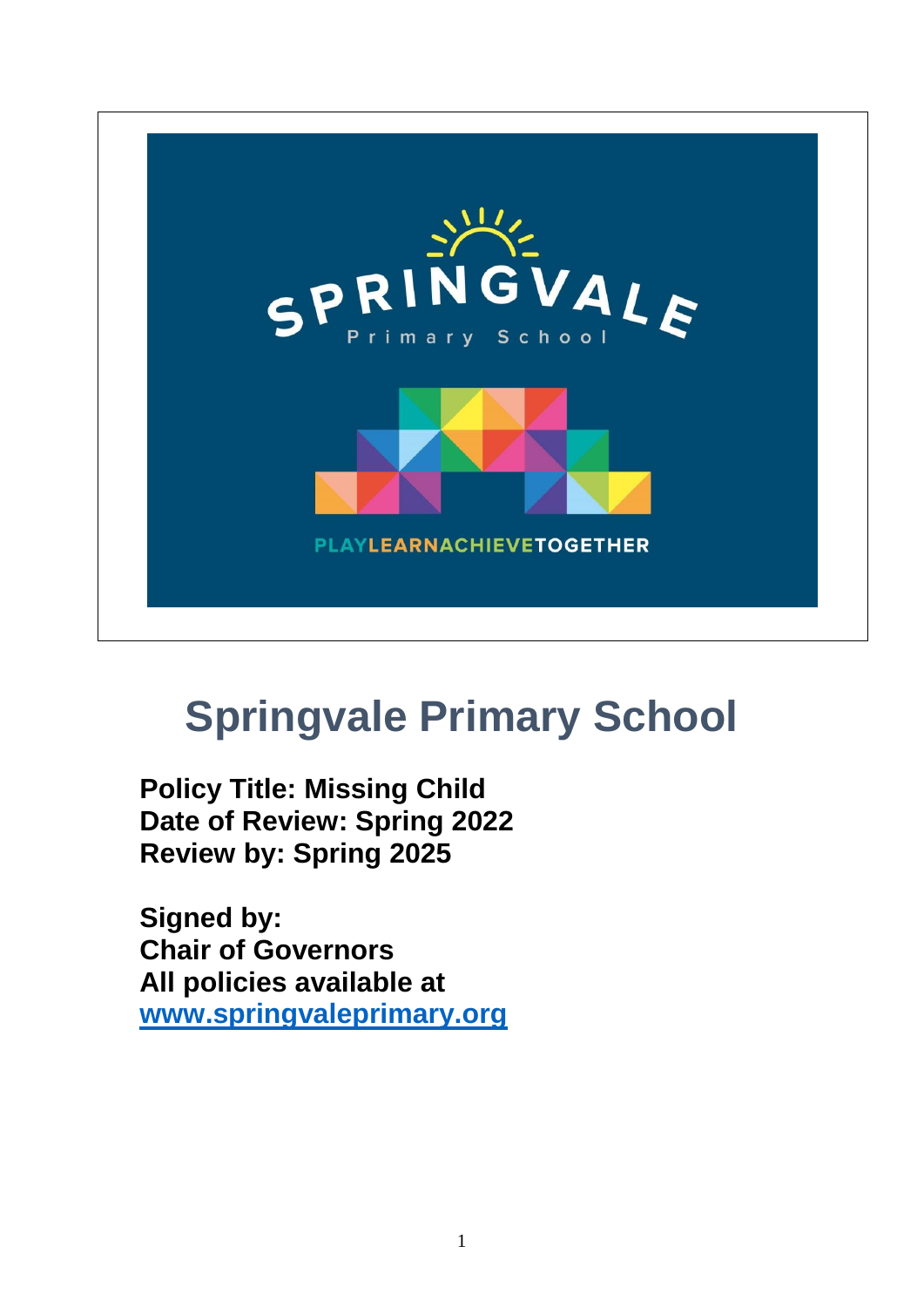# **Missing Child Policy Spring 2022**



#### **Introduction**

This policy was created after a period of consultation with relevant stakeholders within school. It has been formally adopted by governors and reflects our approach at Springvale Primary School.

## **Aims and Principles**

The policy is underpinned by the central aims of Springvale Primary and values held by the school community:

#### **Aims of the school**

- Springvale is committed to promoting high standards of academic achievement for all learners in all subjects.
- As a school we will continue to develop and instil key life skills and values in our pupils.
- We will encourage positive relationships and communications between home, our community and the wider world.

In particular, Springvale School has an inclusive approach to our provision. Our aim is always to involve all our children and stakeholders in all areas of the curriculum and school life. In accordance with our **Disability Equality Scheme** we recognise that this may mean making special adaptations or arrangements from time to time for children with specific disabilities. We welcome the involvement of disabled adults in all areas of school life.

#### **Background Information**

Springvale Primary School is a caring and open school, where parents, children, staff and the wider school community all know that their views and needs will be listened to, in both education and personal areas.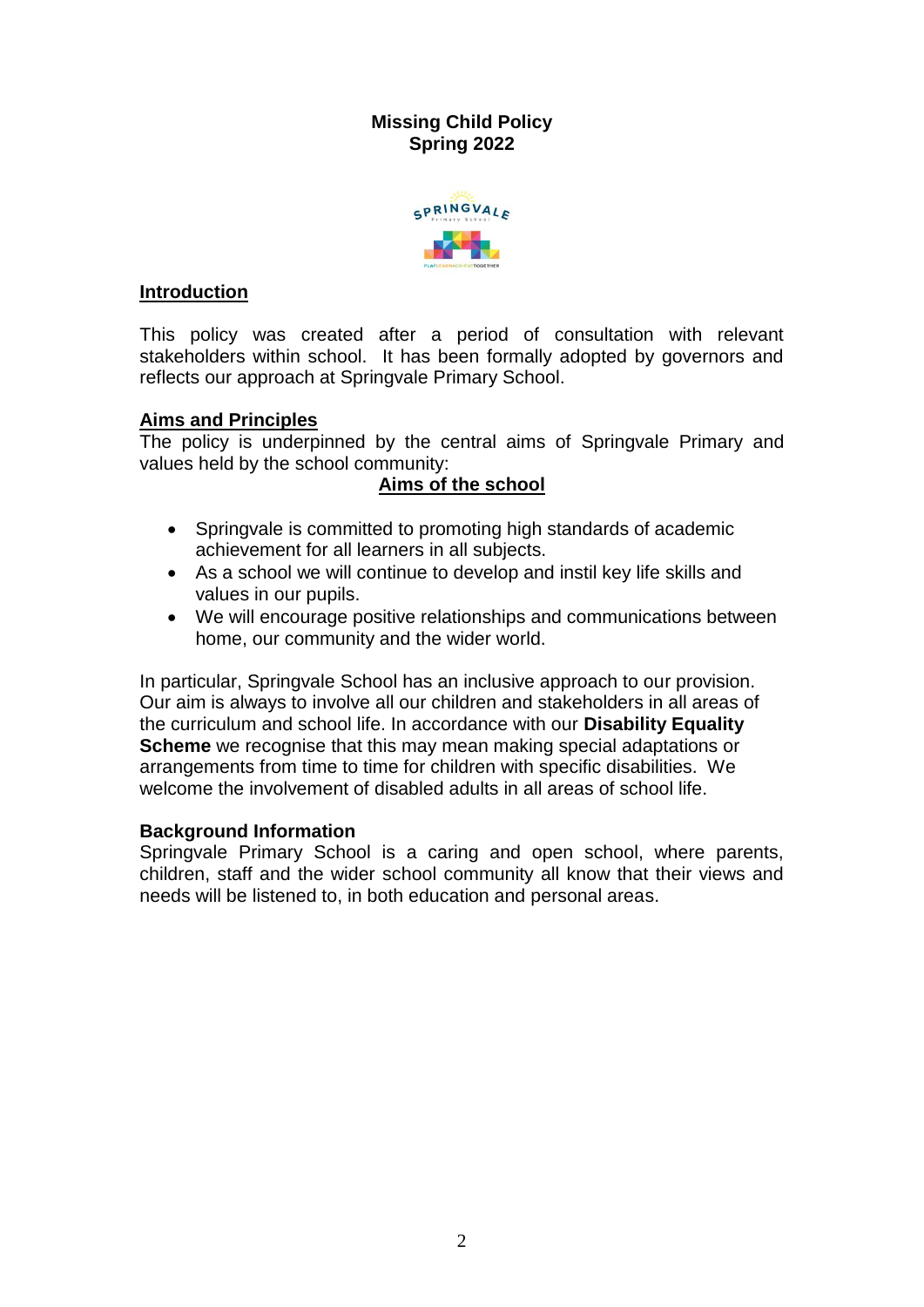# **Procedure**

If for any reason a member of staff cannot account for a child's whereabouts, the following procedure will be adhered to:

# **Missing/Lost children at school**

- Ensure the outer perimeter of the school is secure and ensure that all children currently in school are supervised appropriately.
- Initially staff would thoroughly search the area.
- The headteacher should be informed immediately.
- Staff will be careful to ensure that a calm atmosphere is kept.
- The headteacher will nominate any available members of staff to search the surrounding areas, where the child was seen last.
- The police and the child's parents (the SIMS appropriate contact list would be used in order of parental preference) will be called immediately after the initial search, if the child is not found.
- Staff will continue to search throughout all of this process.
- If the child has not been found, on arrival of the police, staff will act in accordance with their advice.
- Once the incident has been resolved the headteacher will advise parents further and complete a written statement about the circumstances that led to the child being missing. He will then review all relevant policies and risk assessments. The statement and the review will be shared with parents and the school's Governing Body.

## **Missing/lost child during a visit**

We take great care when organising any visit to ensure the safety of the children. Each visit is risk assessed before it takes place and all aspects of health and safety are considered beforehand. Whole class visits or out of hours visits are logged on the Evolve system which records all BMBC school visits for safety reasons. Regular head counts take place throughout the visit and this is recorded on the risk assessment.

If a child is lost during a visit:

 Staff must be aware of the safety of the other children that are on the visit. The rest of the group will stay together at all times until the matter